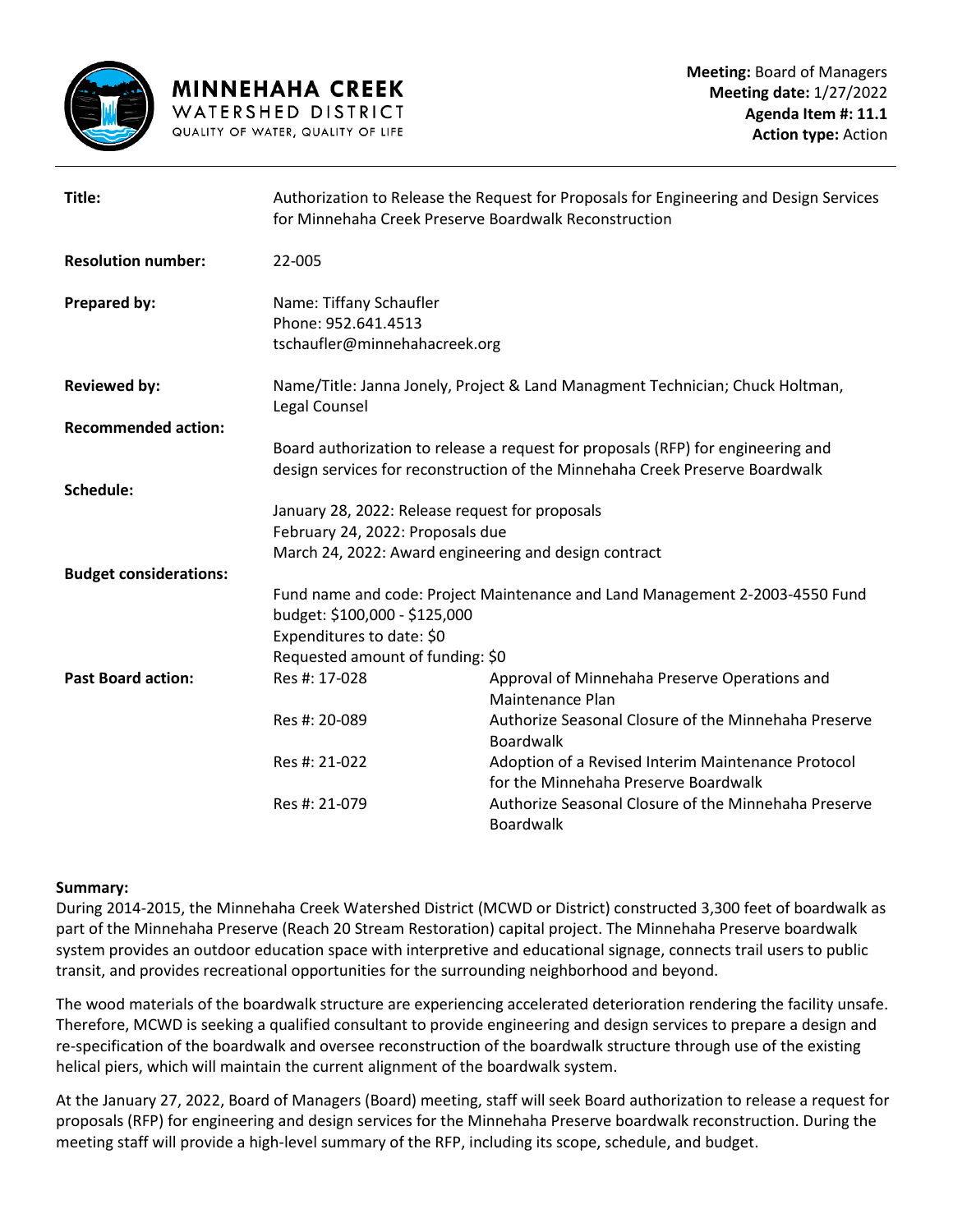### **Background:**

In 2013, in partnership with the City of St. Louis Park, MCWD began construction of the Minnehaha Preserve capital project. This project remeandered and restored 3,300 feet of Minnehaha Creek to its historic alignment, while also creating access to 29 acres of green space with the construction of approximately 3,300 feet of boardwalk and 5,200 feet of paved trail between Meadowbrook Avenue and Louisiana Avenue in St. Louis Park. In April of 2017, the Minnehaha Preserve Operations and Maintenance Plan (Plan) was approved by the MCWD Board of Managers (Board) to fulfill conditions of the Second Cooperative Agreement between MCWD and the City of St. Louis Park. The Plan outlines specific roles and responsibilities for the periodic and long-term maintenance of project elements associated with the project. Maintenance of the boardwalk is solely the responsibility of the District, as owner, and provides District discretion in elements such as seasonal maintenance and public access.

After the boardwalk began to show signs of deterioration the Board of Managers adopted an interim maintenance protocol (Res # 19-094) to increase the frequency of staff inspections and replacement of damaged decking sections to maintain user safety. The rate of observed decay continued to accelerate and bulk replacements were conducted. During the early summer of 2020, in response to the continuing premature deterioration of decking and handrails, staff adjusted the maintenance protocol to provide for patch repairs instead of replacement to maintain a safe and usable facility while exploring a long-term resolution of the boardwalk materials issue. At the June 11, 2020, Board meeting, the Board adopted this revised interim maintenance protocol in order to efficiently, practically and economically conduct decking replacements (Res # 20-048).

On November 19, 2020, the Board of Managers authorized seasonal closure of the boardwalk system (Res # 20-089). This closure was approved to protect against safety risk posed by ice and snow accumulating on top of safety markings, and patched boardwalk decking creating an uneven surface not visible to potential users.

On March 25, 2021, after snow and ice conditions were no longer present on the boardwalk, the Board of Managers adopted a revised interim maintenance protocol (Res # 21-022) to limit public safety risk and efficiently use public funds, while preserving public use of the boardwalk. To assist staff with implementation of the maintenance protocol, a contract with Stantec was executed for inspection and maintenance services. The implementation of the most recent maintenance protocol allowed the boardwalk to remain open until this winter.

On September 30, 3021, in accordance with Board direction, the District served a lawsuit on the project designer, H.R. Green, and the general contractor, Blackstone Contractors, alleging design and construction errors and seeking relief including payment of costs for replacement work. That litigation is in its early discovery stage.

At the November 18, 2021, Board of Manager's meeting, staff recommended that the system again be seasonally closed during the winter months for safety reasons. The combination of ice and snow poses a risk, which is determined a higher priority than limited public access during winter months. Therefore, the Board of Managers adopted the seasonal closure of the Minnehaha Preserve Boardwalk system for the winter of 2021-22 (Res # 21-079) to limit safety and liability concerns while the District is proceeding toward installation of replacement decking materials.

Also at the November 18, 2021, meeting, the Board of Managers discussed the importance of maintaining a safe and open boardwalk facility for public usership. Due to continuing deterioration of the boardwalk's wood materials, the Board of Managers directed staff to develop a request for proposals (RFP) for professional services to reconstruct the boardwalk, on the original footprint as determined by the existing helical piers, with a limited redesign and engineering process. The redesign would incorporate specification and materials appropriate to ensure a sound and lasting facility.

### **Engineering and Design Services RFP:**

The draft request for proposals for engineering and design services is focused on the removal of all wood materials of the existing boardwalk structure, design and re-specification, and construction oversight of a new boardwalk that will utilize the existing helical piers. The goals for the overall project include a comprehensive review of the original structure to understand the user experience created by the existing alignment, an analysis of the load bearing capacity of the structure defined by the existing helical piers, limited consideration of adjustments to interpretive areas, and selection of materials and treatment appropriate for the wetland environment in which the boardwalk is constructed.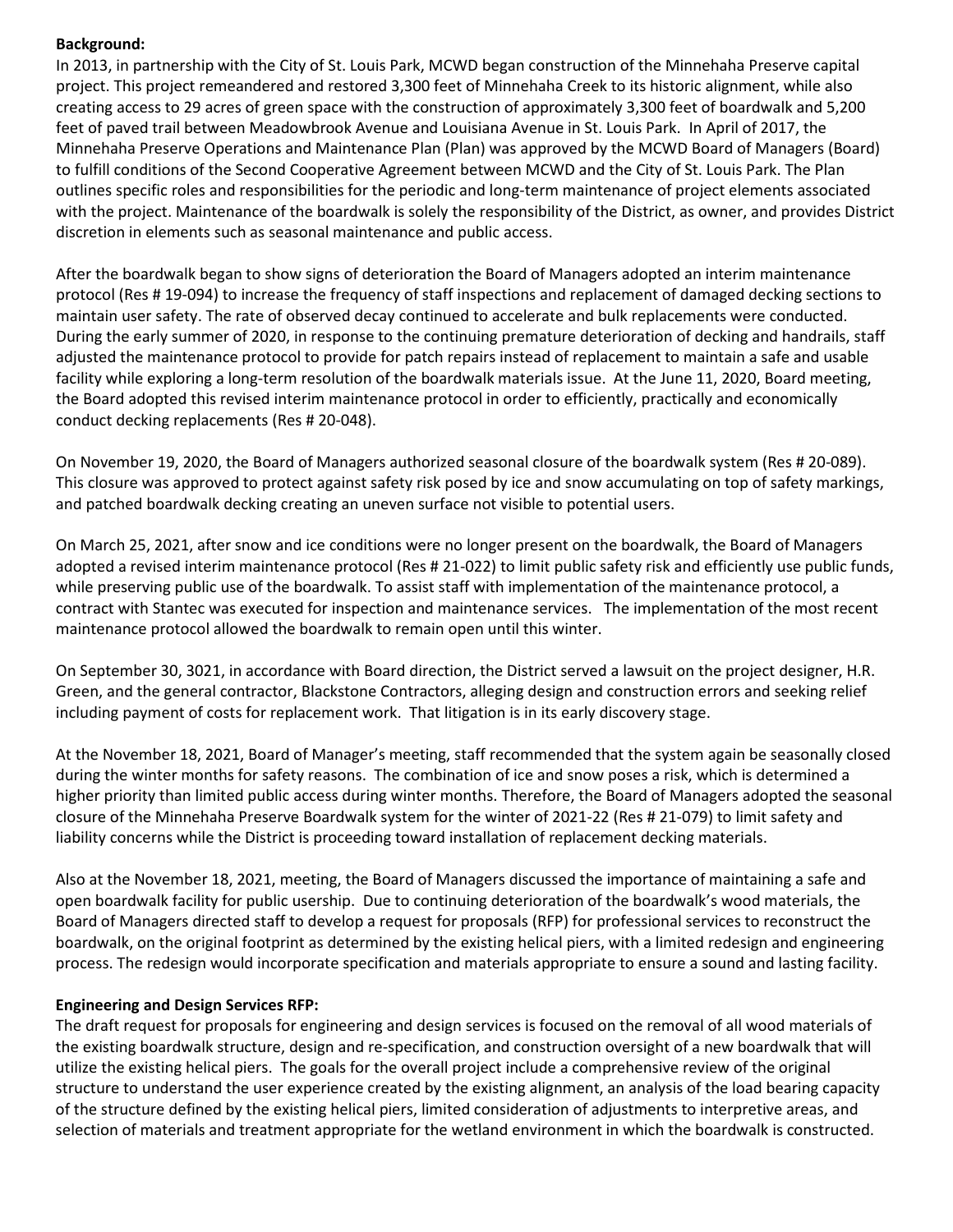The RFP is organized into four discrete sections:

- 1. Background and Project Overview: general project information, including an overview of the desired engineering and re-specification of materials and a summary of work completed through the original capital project's design development and resultant popular user experience.
- 2. Scope of Services: a preliminary overview of required tasks, including project design, permitting support, bid document creation, bid support, and construction management.
- 3. Instructions to Proposers: overview of submittal requirements, timeline, and selection criteria.
- 4. Disclosures: recitation of MCWD's reserved rights with respect to the solicitation.

The RFP will be open for approximately four weeks with an anticipated release date of January 28, 2022, and a submittal deadline of February 24, 2022. The proposals will be evaluated by MCWD staff. Staff anticipates seeking Board approval of the consultant selection and design contract at the March 24, 2022, MCWD Board meeting.

### **Supporting document:**

DRAFT Request for Proposals for Engineering and Design Services for the Minnehaha Creek Preserve Boardwalk Reconstruction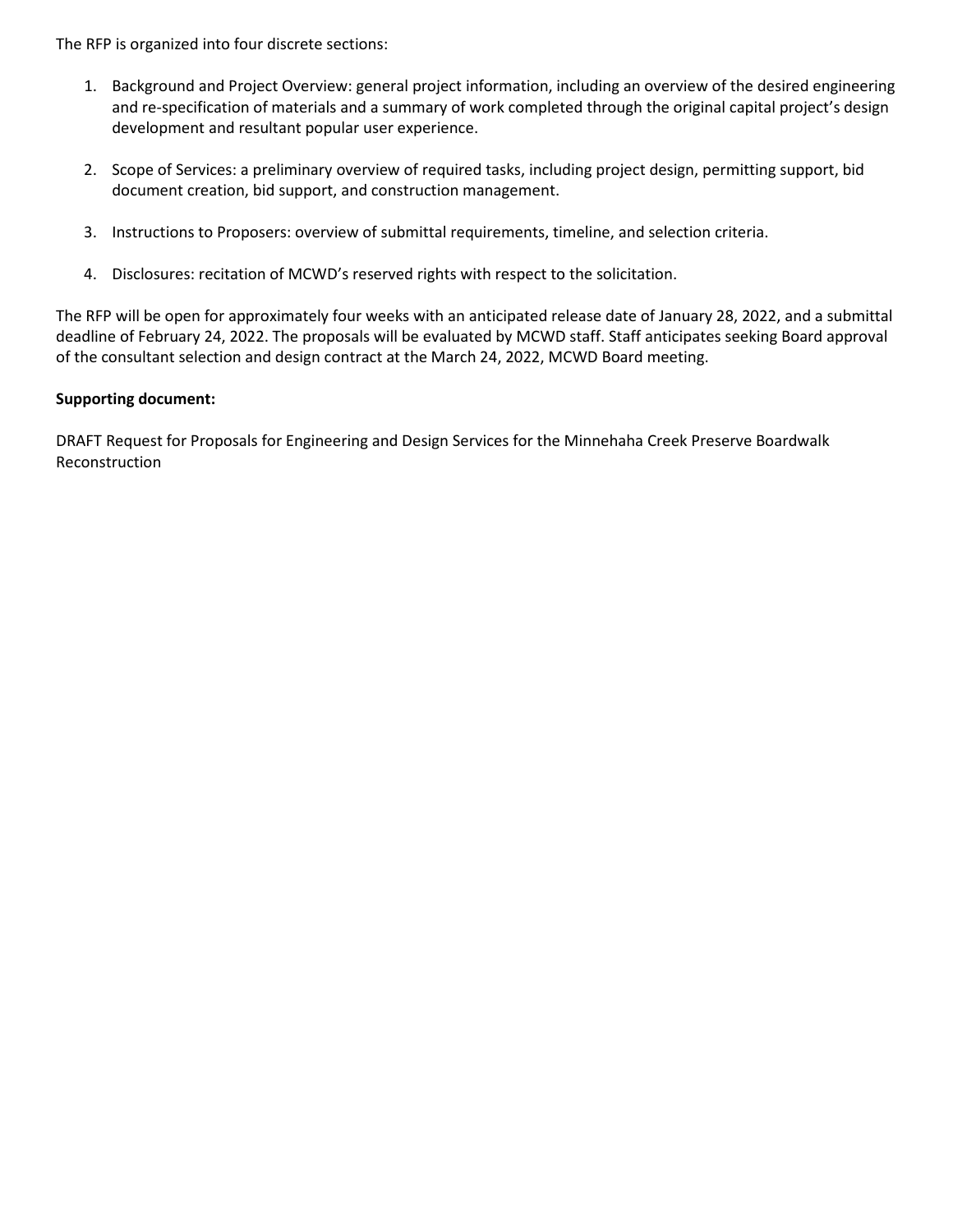

# **RESOLUTION**

#### **Resolution number:** 22-005

| Title: Authorization to release the Request for Proposals for Engineering and Design Services for Minnehaha Creek<br>Preserve Boardwalk Reconstruction |                                                                                                                                                                                                                                                                                                                                                                                                          |  |
|--------------------------------------------------------------------------------------------------------------------------------------------------------|----------------------------------------------------------------------------------------------------------------------------------------------------------------------------------------------------------------------------------------------------------------------------------------------------------------------------------------------------------------------------------------------------------|--|
| <b>WHEREAS</b>                                                                                                                                         | the Minnehaha Creek Watershed District (MCWD) engages in regional capital improvement projects as<br>described in its Water Resources Management Plan and in 2015 completed construction of the<br>Minnehaha Preserve project ("Project") on the Minnehaha Greenway in St. Louis Park; and                                                                                                               |  |
| <b>WHEREAS</b>                                                                                                                                         | these facilities require routine inspection and regular maintenance to continue functioning as designed<br>and to limit loss of public use and prevent safety hazard in areas with public access; and                                                                                                                                                                                                    |  |
| <b>WHEREAS</b>                                                                                                                                         | MCWD entered into a cooperative agreement with the City of St. Louis Park to maintain the Project, and<br>the cooperative agreement, as well as the 2017 Operations and Maintenance Plan, assign specific<br>maintenance responsibility and frequency of inspection and maintenance to each entity; and                                                                                                  |  |
| <b>WHEREAS</b>                                                                                                                                         | the MCWD Project Maintenance and Land Management (PMLM) Program annually budgets for,<br>inspects, and maintains District projects, infrastructure, and lands; and                                                                                                                                                                                                                                       |  |
| WHEREAS                                                                                                                                                | through the PMLM Manual, regular maintenance is guided by inspection of specific project elements<br>and annualized cost associated with this maintenance is budgeted through the annual PMLM budget<br>process; and                                                                                                                                                                                     |  |
| WHEREAS                                                                                                                                                | through PMLM staff inspections, it was observed that the decking of the boardwalk was deteriorating at<br>a higher rate than expected, warranting bulk replacement and increased inspection frequency; and                                                                                                                                                                                               |  |
| WHEREAS                                                                                                                                                | the Board of Managers adopted interim maintenance protocols in 2019, 2020, and 2021 to inspect,<br>mark, repair and sign the boardwalk to maintain public use while addressing safety risks that might be<br>posed by deteriorating decking and railing; and                                                                                                                                             |  |
| <b>WHEREAS</b>                                                                                                                                         | the interim maintenance protocol recognizes the MCWD's effort to determine and implement a long-<br>term resolution of the Minnehaha Preserve boardwalk materials deterioration concern, by considering<br>the nature and extent of the materials failure, public use of the boardwalk, public safety risk and cost,<br>and the options to manage the issue until resolved; and                          |  |
| <b>WHEREAS</b>                                                                                                                                         | the Board of Managers authorized seasonal closure of the Minnehaha Preserve boardwalk system<br>during the winters of 2020-2021 and 2021-2022, in consideration of the MCWD's long term<br>maintenance plan, its interim maintenance protocol and the considerations reflected in that protocol,<br>based on limited winter use and the importance of protecting public safety during winter months; and |  |
| <b>WHEREAS</b>                                                                                                                                         | the MCWD, on the basis of its examination of construction procedures and documentation, and analysis<br>by retained experts in facility design and wood materials, concluded that the accelerated deterioration<br>of boardwalk materials is due to improper materials specification and incorrect installation, and requires<br>replacement; and                                                        |  |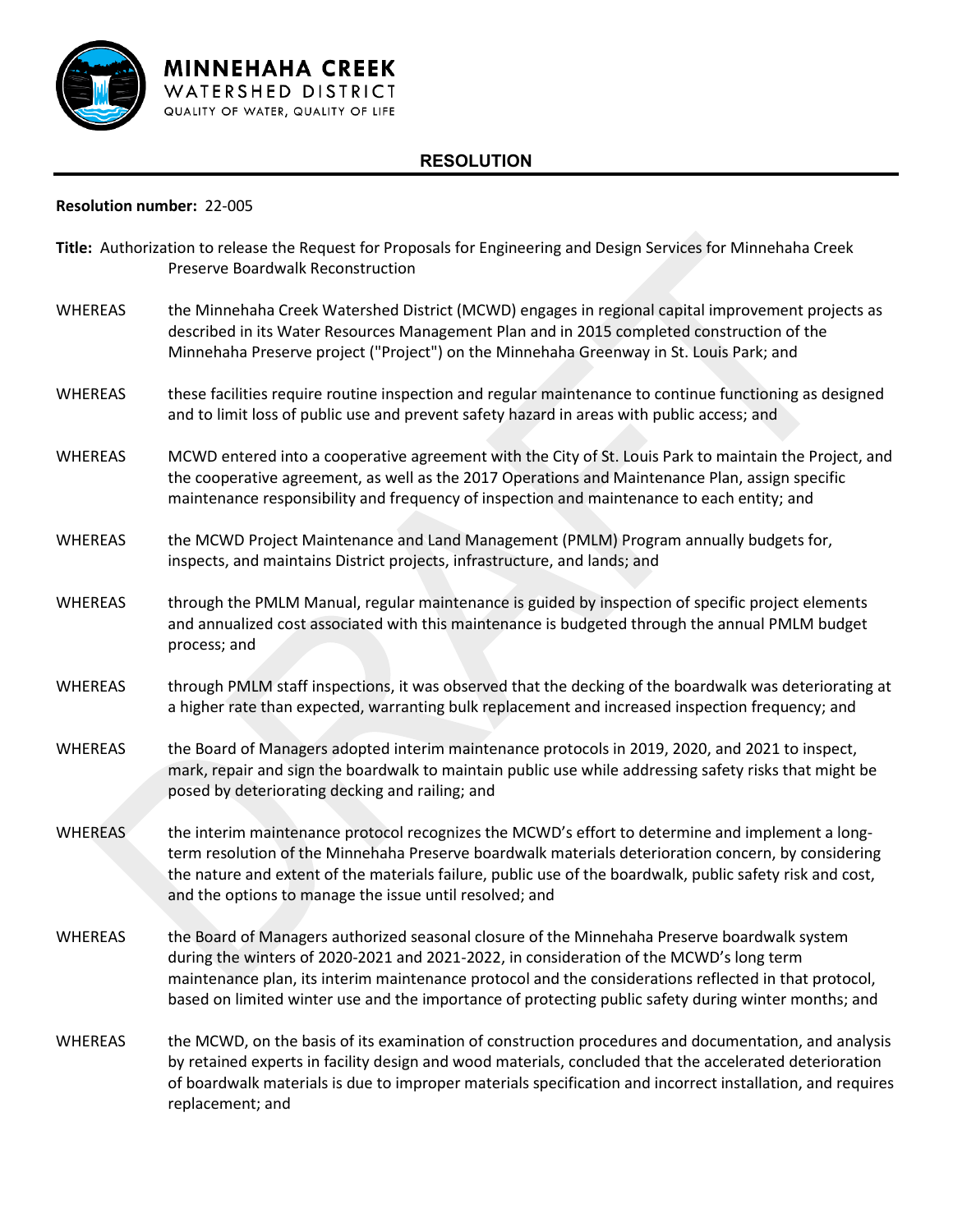- WHEREAS the Board of Managers desires a safe and open facility for public usership, and in recognition of the continuing deterioration of the boardwalk's wood materials, has asked staff to initiate a replacement process by developing a request for proposals (RFP) for professional services to engineer and design the replacement of the Minnehaha Preserve boardwalk's above ground structure including wood supports, decking and railing elements; and
- WHEREAS the Board of Managers has determined to replace the boardwalk's wood materials, while utilizing the existing helical piers, which will maintain the current alignment of the boardwalk system while also preserving the user experience through a limited redesign and engineering process, with a materials specification appropriate for the facility environment.

NOW, THEREFORE, BE IT RESOLVED that the Minnehaha Creek Watershed District Board of Managers authorizes the administrator to release the request for proposals for engineering and design services for the Minnehaha Creek Preserve Boardwalk reconstruction, with any further limited changes, in his discretion and on the advice of MCWD legal counsel.

Resolution Number 22-005 was moved by Manager \_\_\_\_\_\_\_\_\_\_\_\_\_, seconded by Manager \_\_\_\_\_\_\_\_\_\_\_\_. Motion to adopt the resolution \_\_\_ ayes, \_\_\_ nays, \_\_\_abstentions. Date: 1/27/2022

Date: January 27, 2022

**Secretary**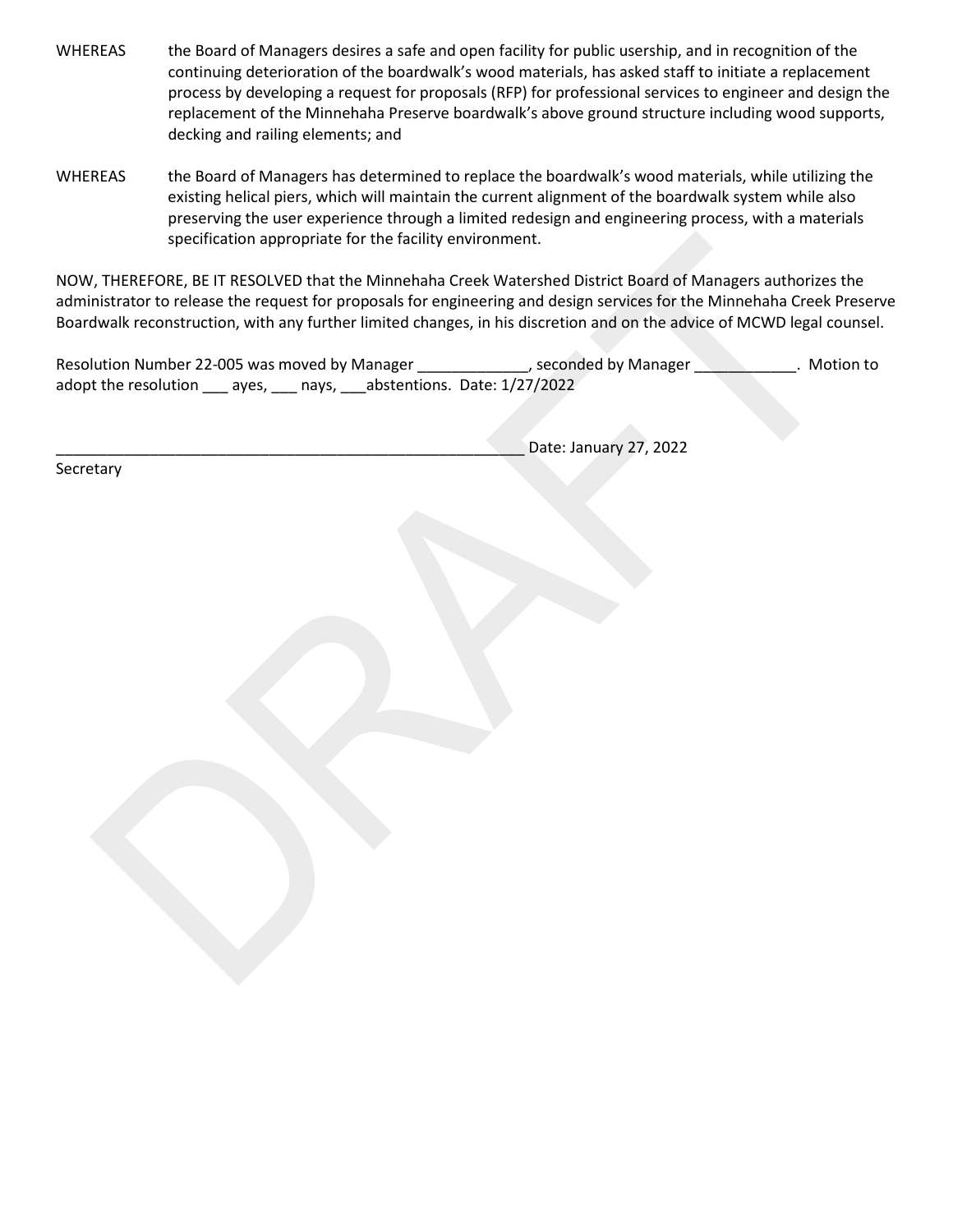

## **REQUEST FOR PROPOSALS**

**Engineering and Design Services for**

## **MINNEHAHA CREEK PRESERVE BOARDWALK**

# **3961 Meadowbrook Rd, 7200 & 7250 Excelsior Blvd., 3958 Louisiana Ave. S.,**

# **St. Louis Park, MN 55426**

# **Property and Easements of the Minnehaha Creek Watershed District**

## **PART 1: BACKGROUND AND PROJECT OVERVIEW**

#### **General Background**

The Minnehaha Creek Watershed District (MCWD) is seeking a qualified consultant to provide engineering, design services, and construction oversight for the Minnehaha Creek Preserve Boardwalk Project (Project). The Project involves design and re-specification of a boardwalk structure which will utilize the existing helical piers which will maintain the current footprint. The wood materials of the current boardwalk structure are experiencing premature deterioration, rendering the facility unsafe. The Project design will also include cost analysis, plan development, construction specification development, permitting support, bid period support, and construction oversight for the reconstruction of the boardwalk structure.

**MCWD will host a required informational meeting on this RFP on Thursday, February 17, 2022, at 1:00 PM. The mandatory portion of the meeting will be held virtually, followed by an optional onsite meeting at Minnehaha Preserve Boardwalk, weather depending. If you plan to attend, RSVP to MCWD Project and Land Manager, Tiffany Schaufler at tschaufler@minnehahacreek.org.**

This Project is focused on three elements:

- 1. Design and re-specification of wood materials for reconstruction of the boardwalk, that will utilize the existing helical piers (thus retaining the original footprint and layout)
- 2. Development of a removal plan for all the wood materials of the existing boardwalk structure
- 3. Construction oversight of the boardwalk removal and reconstruction

Please note that the boardwalk's alignment and elevations are integral to the overall user experience and MCWD is not seeking to alter these fundamental elements of the structure.

### **Work to Date**

The Minnehaha Creek Preserve capital project began construction in 2013 and was a two-phase project providing a range of water quality, water quantity, ecological habitat, and community benefits. The first phase of the project included remeandering a previously straightened stretch of Minnehaha Creek; restoring 3,300 feet of streambank in addition to wetland restoration, and the construction of a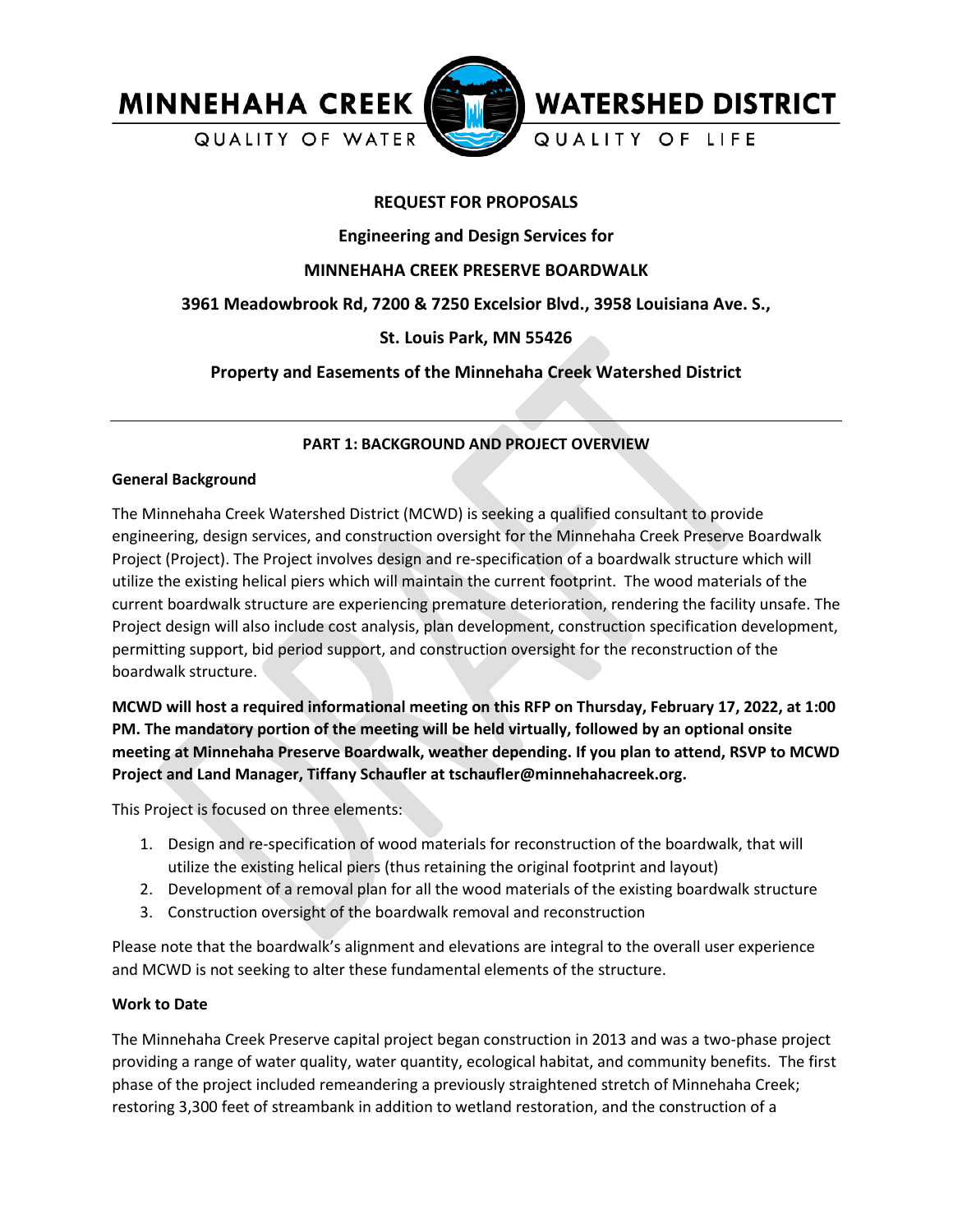stormwater pond. The second phase of the project featured the construction of approximately 3,300 feet of boardwalk and 5,200 feet of paved trail, which provides access to 29 acres of green space that was previously inaccessible. The full project was completed in 2015.

The boardwalk facility has been a vital part of the success of the larger Minnehaha Creek Preserve capital project, as it provides an outdoor education space with interpretive and educational signage, connects trail users to public transit, and provides recreational opportunities for the surrounding neighborhood and beyond.

The 2012 design goals for the boardwalk were focused on enhancing the user experience by taking a curvilinear approach to the boardwalk alignment so that it closely follows the meander of Minnehaha Creek. Overlooks and seating areas were created to bring visitors closer to the water and offer spaces for recreation and reflection.

When the boardwalk wood materials began to show signs of deterioration, it prompted an investigation into the observed decay. In 2019, the MCWD Board of Managers adopted an interim maintenance protocol (Attachment X) to increase the frequency of MCWD staff inspections, and replacement of damaged wood decking sections to maintain user safety. At this time, a MCWD-led investigation determined a materials issue with the wood materials. Given this determination, and while MCWD began to explore a long-term solution for replacement, the maintenance protocol was adjusted to provide for patch repairs instead of replacement, in order to maintain a safe and usable facility (Attachment X). During the winter of 2020-2021, and again in the winter of 2021-2022, the boardwalk was closed due to the enhanced safety risk posed by ice and snow accumulating on top of patched boardwalk decking and safety markings which creates an uneven surface, making them indiscernible to potential users (Attachments X & X).

Through the MCWD-led investigation, it has been determined that the premature deterioration of the boardwalk's wood materials is due to improper design specification and materials installation during construction. MCWD is not seeking to replace the project in its entirety as the existing helical piers will be utilized. The boardwalk is a popular experience and should be reconstructed as originally intended with proper specifications and materials.

MCWD and the City of St. Louis Park (City) own adjacent parcels of the Minnehaha Creek Preserve and have defined ownership and responsibilities of all project elements associated with the greater Minnehaha Creek Preserve capital project. Ownership and maintenance of the boardwalk structure is solely the responsibility of MCWD, although underlying lands are owned by both entities. MCWD has conservation and maintenance easements over City property; however, reconstruction of the boardwalk may be subject to additional City approvals and permits.

### **Project Goals and Contract Requirements**

The goals for this Project include:

- Review of the original boardwalk design and construction to understand the existing alignment and valuable user experience created by the facility; coordinate with MCWD staff to understand technical information gathered to date.
- Verification of the boardwalk structure's load bearing capacity and understanding of the structural limitations established by the existing helical piers.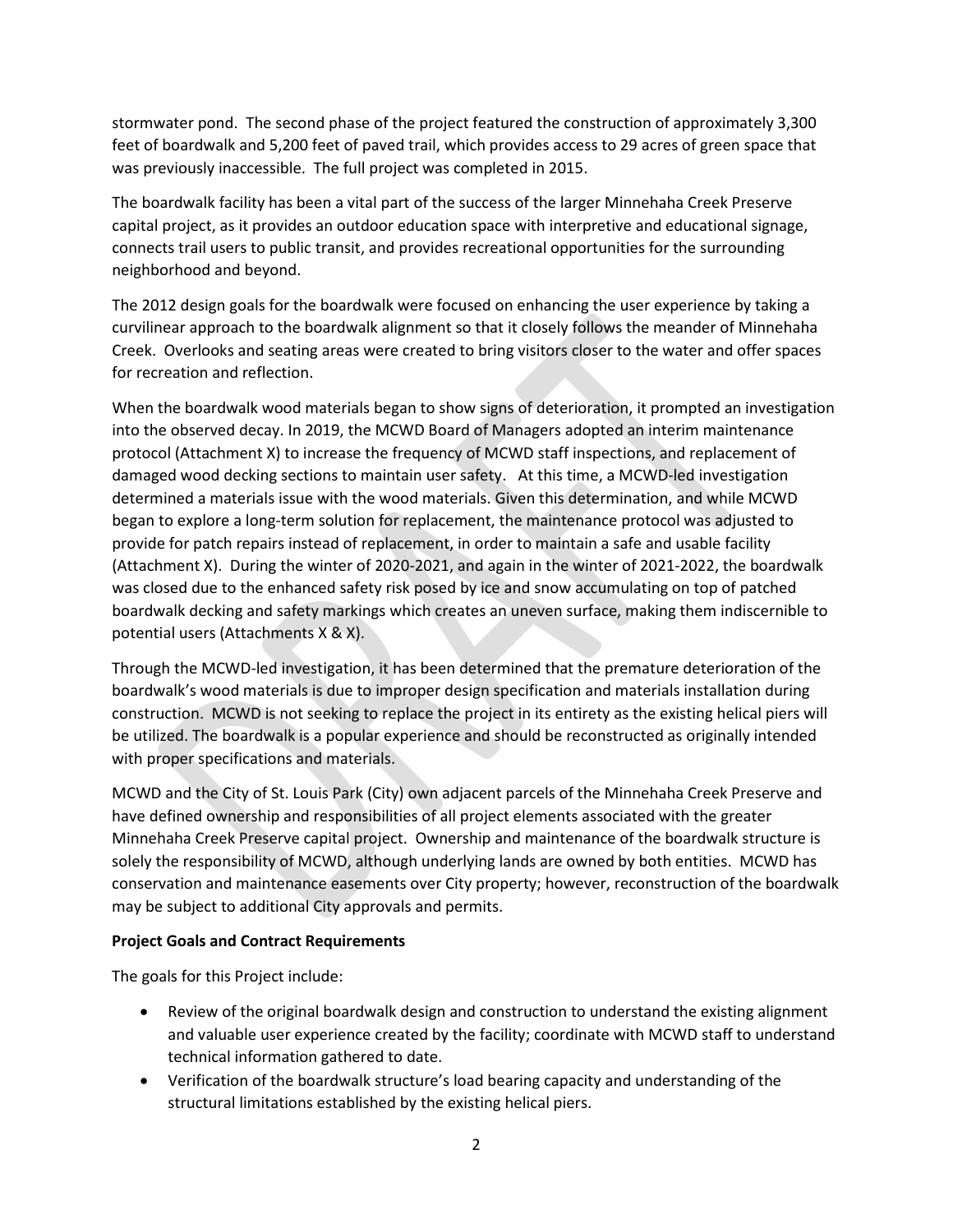• Selection of materials and treatment that reflect a complete understanding of the wetland microcosm in which the boardwalk is constructed; site hydrology including flood elevations, contact with fresh water, wetland storage capacity, vegetation type and density, atmospheric conditions, and other characteristics necessary to make an informed recommendation.

The Project is a re-specification of the existing boardwalk surface structure material because the current wood material is experiencing premature deterioration. Proper and informed specification of wood materials, preservation standard, installation methods, and maintenance requirements are a critical component of the Project's design work.

The selected consultant will be required to enter into agreement terms as substantially set forth in the contract template, Attachment A of this document. The proposal should indicate any terms of this agreement form that the proposer finds unacceptable, and the proposed substitution. The MCWD will consider this in evaluating proposals. The submittal requirements and timeline can be found on pages 9 and 10 of this RFP.

## **Project Description**

The project will be focused on the design and re-specification of the boardwalk facility which spans approximately 3,300 feet of the Minnehaha Creek Preserve, utilizing the original helical piers installed.

Additional details on project requirements are included below:

## *Design of Boardwalk Facility*

Design and re-specification of the boardwalk structure will utilize the original helical piers, which will allow the public to safely traverse and recreate along the remeandered and restored creek and wetland complex of the Minnehaha Creek Preserve. Redesign and construction of the boardwalk must consider:

- Boardwalk redesign and construction will utilize the existing helical piers installed as part of the original construction for the project.
- Redesign will contemplate maintaining a valuable user experience, protecting sensitive resources, and limiting site disturbance in a wetland environment. MCWD has made significant investments in ecological restoration since the Project's initial construction.
- The reconstruction of the boardwalk will occur on property owned by both the City and MCWD. The MCWD holds conservation and maintenance easements over City parcels. The boardwalk structure is built almost entirely in a wetland environment and within the floodplain of Minnehaha Creek.
- The northern segment of the Boardwalk, east of the education pavilion, ranges between elevations of approximately 893 feet and 889.5 feet. Elevations below the 100-year flood elevation were originally intended to withstand periodic inundation associated with Minnehaha Creek flooding. Redesign will maintain the specified elevations and will account for exposure scenarios the facility may experience over its lifetime, such as wet-dry cycles and prolonged contact with freshwater.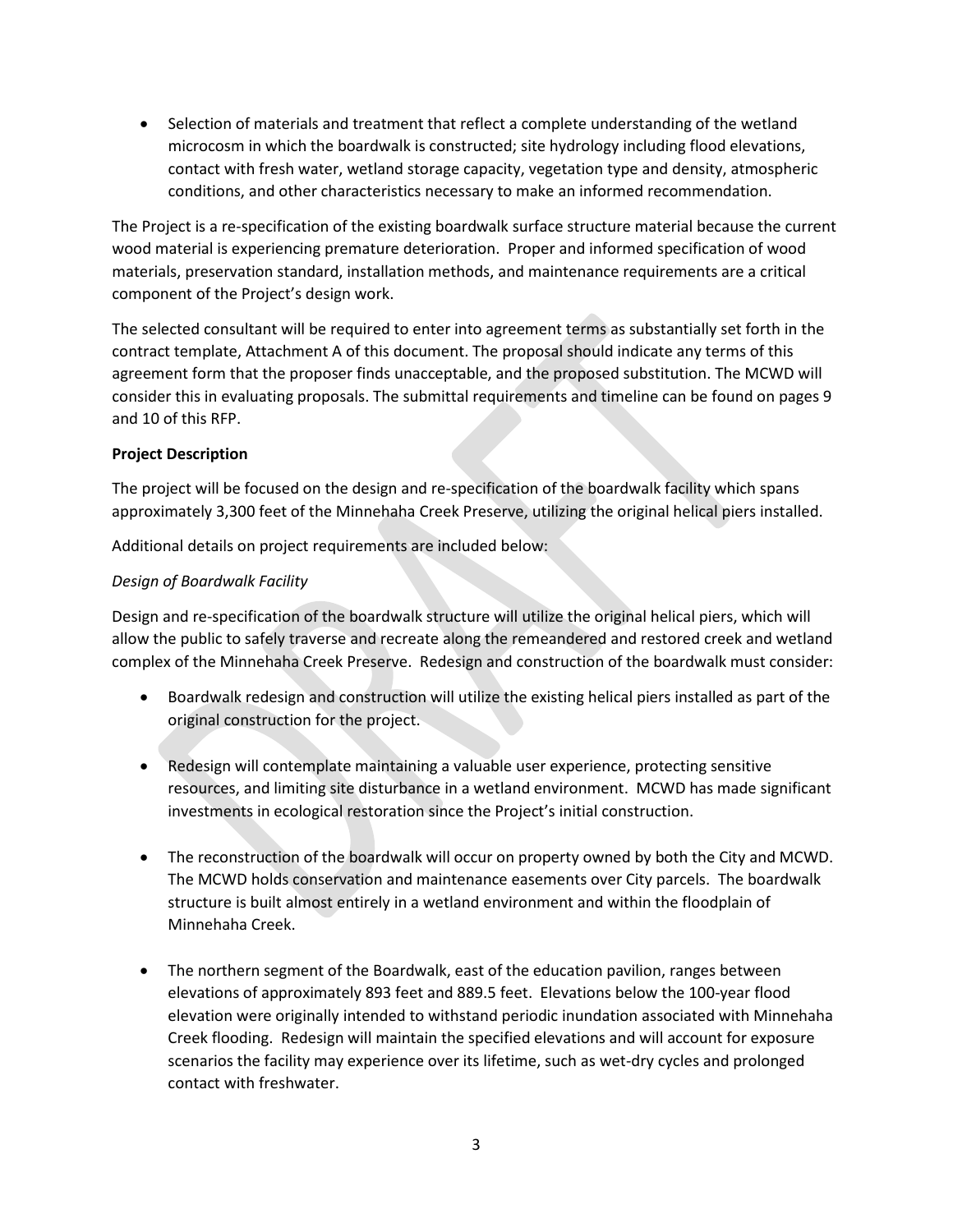- Most of the western and southern segments of the Boardwalk are at an approximate elevation of 892 feet, except for the cattail marsh lookout (890.5 feet). Redesign will consider that segments above the 100-year flood elevation were not designed to experience prolonged contact with freshwater. However, the overall wetland environment (microcosm), flood elevation of the creek, storage capacity of the surrounding wetland complex, vegetation type and density, atmospheric conditions, etc., will be considered when proposing design, materials and treatment specifications, and construction.
- The consultant is expected to review design choices with MCWD staff so that the MCWD may make informed decisions in weighing durability, cost, maintenance requirements and other relevant considerations.
- Consultant will develop a maintenance plan, including schedules for maintenance tasks appropriate for a boardwalk facility constructed within a natural wetland area.
- The interpretive areas (overlooks, seating, etc.) will be reviewed and evaluated for opportunities to adjust and/or improve design based on consultant experience, while considering user experience and material limitations due to structural loading.

## *Removal Plans*

As part of the construction activities, the consultant will develop plans and specifications for removal and disposal of the existing wood components of the boardwalk structure while preserving the existing helical piers for re-use.

• Removals means and methods should be proposed by the consultant based on their understanding of the boardwalk structure and loading capacity to preserve their integrity, and of the chemical characteristics (preservative content) of the material. Removal and reuse of hardware and any non-wood site materials (steel railings, metal, screws, washers, etc.) can be contemplated as part of the redesign and removal process.

### *Other Design Considerations*

- The Project site is not staffed. Design should consider public safety, designing to allow for effective winter closure, and preventing unauthorized bicycle, scooter, and any other motorized vehicle use.
- Currently there are seven entry points for the boardwalk. Closure methods for all seven locations should be proposed as part of design. Boardwalk design will involve connections to different infrastructure at each point, including bituminous trail and bridge connections.
- One trail connection (1 of 7) and two small 24-foot-long sections of boardwalk were installed to the south of the primary boardwalk facility (at 7250 & 7252 Excelsior Blvd.). This trail connection and two additional boardwalk segments, provide access to the Minnehaha Creek Preserve as a trail and parking lot off Excelsior Blvd. The connection and two additional boardwalk segments will also require removal, design, and reconstruction as part of this Project.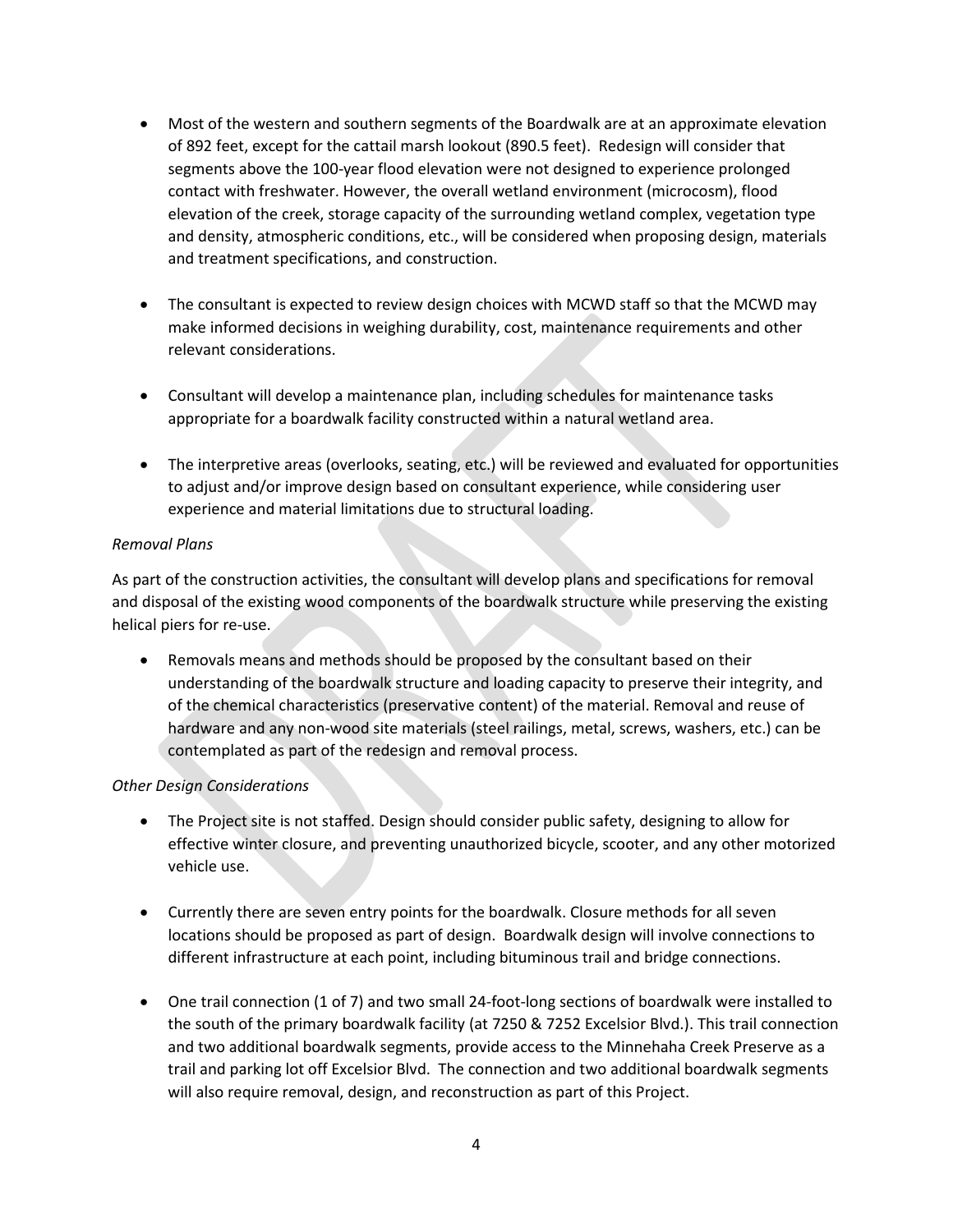• While this scope is a seemingly straightforward design and re-specification, MCWD is asking proposers to use their unique design experience to evaluate the original design, and inject creativity where possible, while respecting the constraints of the layout and structural load that have been determined by the helical pier locations.

## **Available Information**

To provide proposers with a complete understanding of the scope of design and re-specification, MCWD has gathered the original project documents, including past construction documents, relevant plans, surveys, certifications, and memos, which are available for review and download at the following Dropbox link: XXXX.

The information noted below in "Attachments" serves as an example of relevant and available information. All other information gathered to date will be transmitted to the consultant upon contract award. The consultant's proposal should assume all information gathered is complete and accurate.

## **Attachments**

The following attachments can be viewed and downloaded at this Dropbox link: XXXX

- A: Contract Template
- B: Construction Documents
- C: Construction documents for the trail connection to Excelsior / Japs Olson
- D: Minnehaha Creek Surveys
- E: Structural Load Bearing Memo
- F: Interim Maintenance Protocols
- G: Seasonal Closure of the Boardwalk
- H: Atlas Reach 20 Helical Pier Submittal
- I: XXXX

# **MCWD Project Lead**

Tiffany Schaufler, MCWD Project & Land Manager tschaufler@minnehahacreek.org / 952.641.4513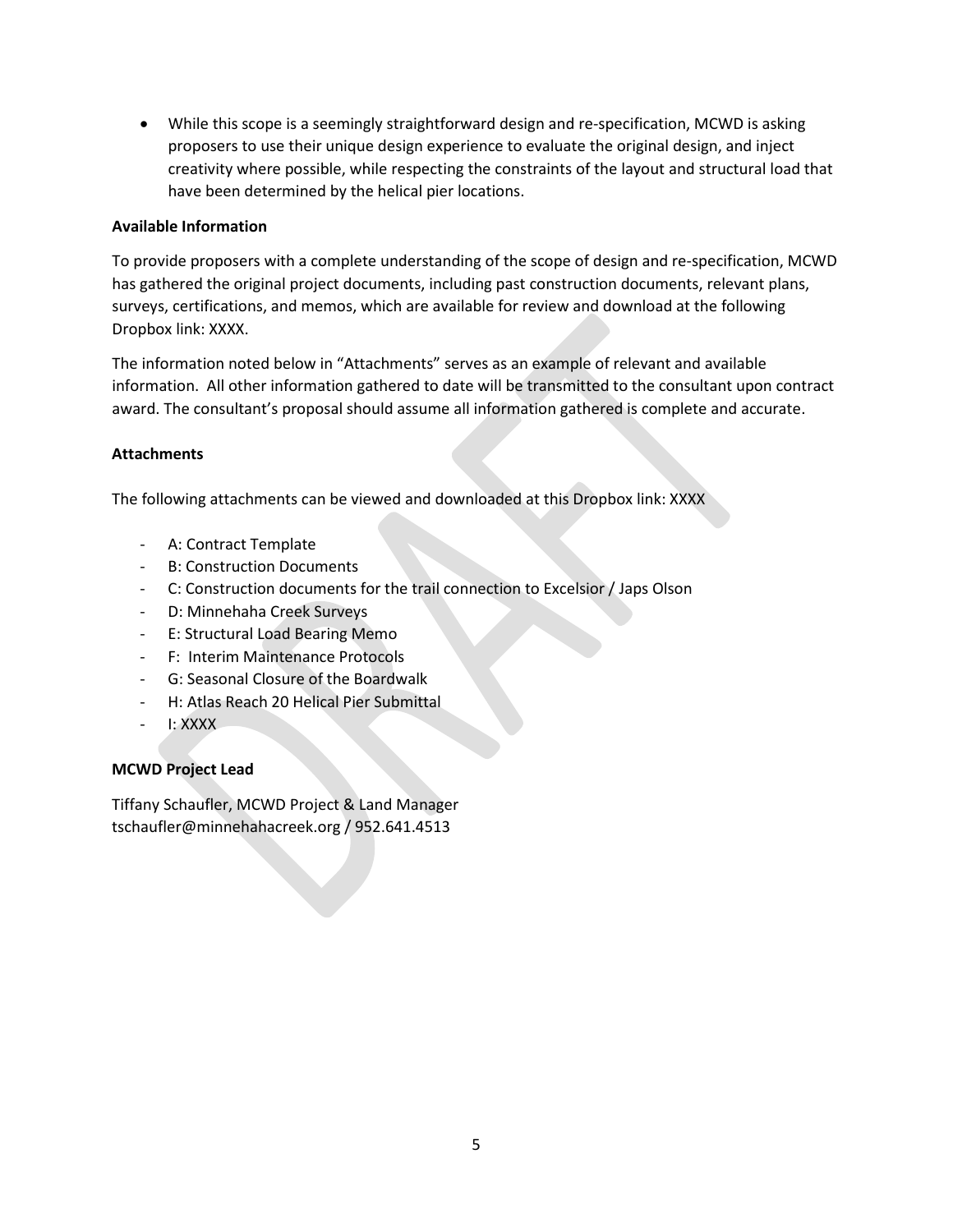### **PART 2: SCOPE OF SERVICES**

On the basis of current prices and conditions, the MCWD estimates the capital construction cost of this project, including project design, removals, construction, construction oversight, and contingency, to be in the range of \$2.3 to \$2.8 million. The cost for design and construction oversight of this Project is estimated to be approximately \$100,000-\$125,000. The consultant will work closely with MCWD to complete tasks 1-3, below, with construction oversight being a primary responsibility of the consultant, with secondary support from the MCWD Project Manager. Task 4 is not a requirement of the proposal but will be considered as an add-on given the creativity and feasibility of any recommendations in the context of budget limitations.

MCWD staff will play a prominent role throughout the duration of the project. The scope of services for this work may include, but will not be limited to the tasks described as follows:

- 1. Project Design, Team Coordination, and Permitting
- 2. Bid Document Development and Bid Support
- 3. Construction Oversight of Boardwalk Removal and Reconstruction
- 4. Optional Task Interpretive Area and Elements

Due to the COVID-19 pandemic, design meetings will likely be held virtually with in-person, on-site meetings held only as necessary.

### **Task 1: Project Design, Team Coordination, and Permitting**

The consultant will lead the design phase through preliminary design including information evaluation and coordination with MCWD project staff, development of 75/100% design plans, and MCWD Board meeting support. The consultant will also support the permitting process, create bid documents that incorporate EJCDC documents, provide bid period support, and construction oversight. The scope of services for the work may include, but will not be limited to, the tasks described as follows:

Pre-design: To gain a thorough understanding of the technical information available, attend one-kick off meeting and one site visit with MCWD project staff, to review the original design and construction documents, which will be used to guide the design and re-specification effort. The scope of the design and development of specifications will incorporate the existing helical pier alignment and structural load. Consultant should propose how they intend to coordinate with owner leading up to development of 75% design, including anticipated check-ins and meetings to ensure plans and specifications are progressing on schedule and in consultation with MCWD staff.

Permitting: Provide materials for all required permits, including permits required by the City of St. Louis Park, MCWD, and any other public agencies. MCWD will lead in the preparation and submission of the permits, with the consultant supporting through the preparation of required exhibits and calculations. The consultant is responsible for ensuring boardwalk design, removal, disposal, and construction complies with all applicable rules and regulations, including ADA accessibility. The consultant should assume needing to support documentation for approximately four permits, including City of St. Louis Park requirements for erosion control, demolition, and building permits, and a MCWD permit for wetland protection.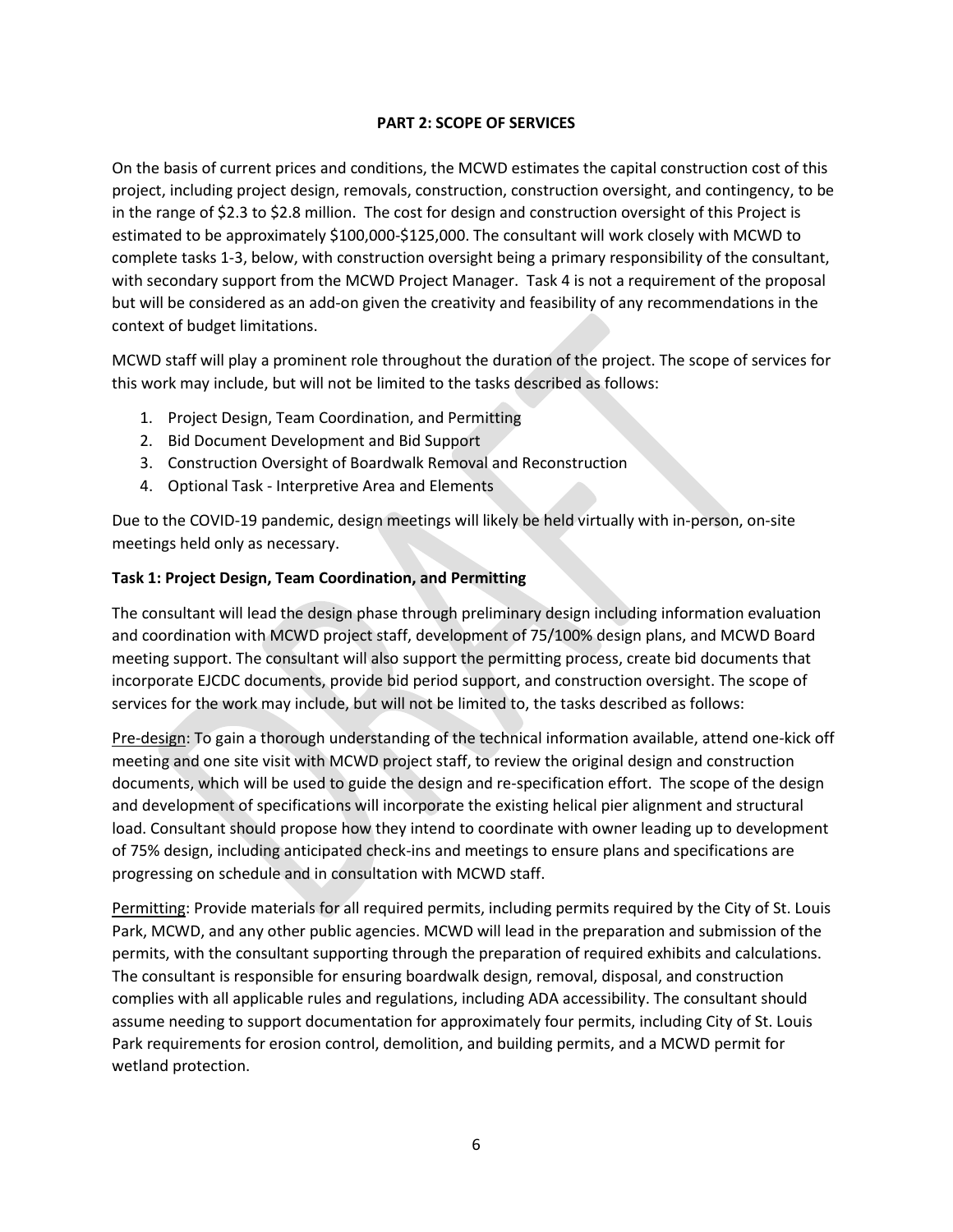75% Design Phase: Complete design development plans including drawings, sections and dimensions, draft technical specifications, an opinion of probable costs, lead work sessions as needed, make revisions and necessary figures as identified by the consultant and client. The consultant is expected to apply a value engineering approach to work within the established project budget. The consultant will attend one MCWD Board meeting at the 75% design phase, target meeting date of May 26, 2022.

100% Design Plans: Prepare 100% plans and technical specifications, including site layout, boardwalk sections and detail, maintenance plan, restoration, and all other necessary details to construct the project. The final design will include engineering estimates to accompany the final project design. The consultant will complete 100% plans for MCWD staff presentation to the MCWD Board no later than June 30, 2022. MCWD Board approval of 100% plans will then allow the consultant to prepare the final design and specifications package for MCWD to bid the project in early August.

Removal, Disposal, and Reuse: Develop design documents for proper removal and disposal of the existing boardwalk surface structure. Existing signage, steel railings, and education pavilion elements installed within the educational pavilion will be salvaged and reinstalled as part of the design for this Project. The existing helical piers will remain and will be used as part of the design for this Project.

Consultant is invited to consider opportunities for removal and reuse/salvage of existing site materials, hard metals, poles, railings, screws, accessories, etc., so long as consultant finds the integrity of the design to be maintained.

Design documents will incorporate all provisions for respective bidders including any necessary permitting for removal and disposal and will be developed as part of 75/100% plans. Finalized specifications will be incorporated as part of the overall bid package.

# **Task 2: Bid Document Development and Bid Support**

Bid support: The consultant will further develop specification and bid documents for construction contracting. The specifications will be developed for use with MCWD's standard front-end documentation (EJCDC). MCWD is responsible for editing portions of the Division 0/Division 1 contracting documents. The 75% submittal will include the full specification table of contents and a portion of the sections to cover the major design/material elements of construction. A draft construction bid item list will be developed. Specifications will be developed using Microsoft Word and submitted as a PDF document for review.

In addition to developing the bid packet, the consultant will provide support during project bidding. The consultant will coordinate bid publication, participate in a pre-bid meeting, respond to requests for information from prospective contractors, lead bid opening and tabulate bids, and make an award recommendation.

### **Task 3: Construction Oversight of Boardwalk Removal and Reconstruction**

Construction oversight: The consultant will provide the lead on construction oversight and management services with support from MCWD staff, including construction administration and observation services. Required tasks will include leading the preconstruction meeting, completing site staking, reviewing pay applications, reviewing submittals, observing on-site construction of major project elements, including original boardwalk wood materials removal and new construction, responding to requests for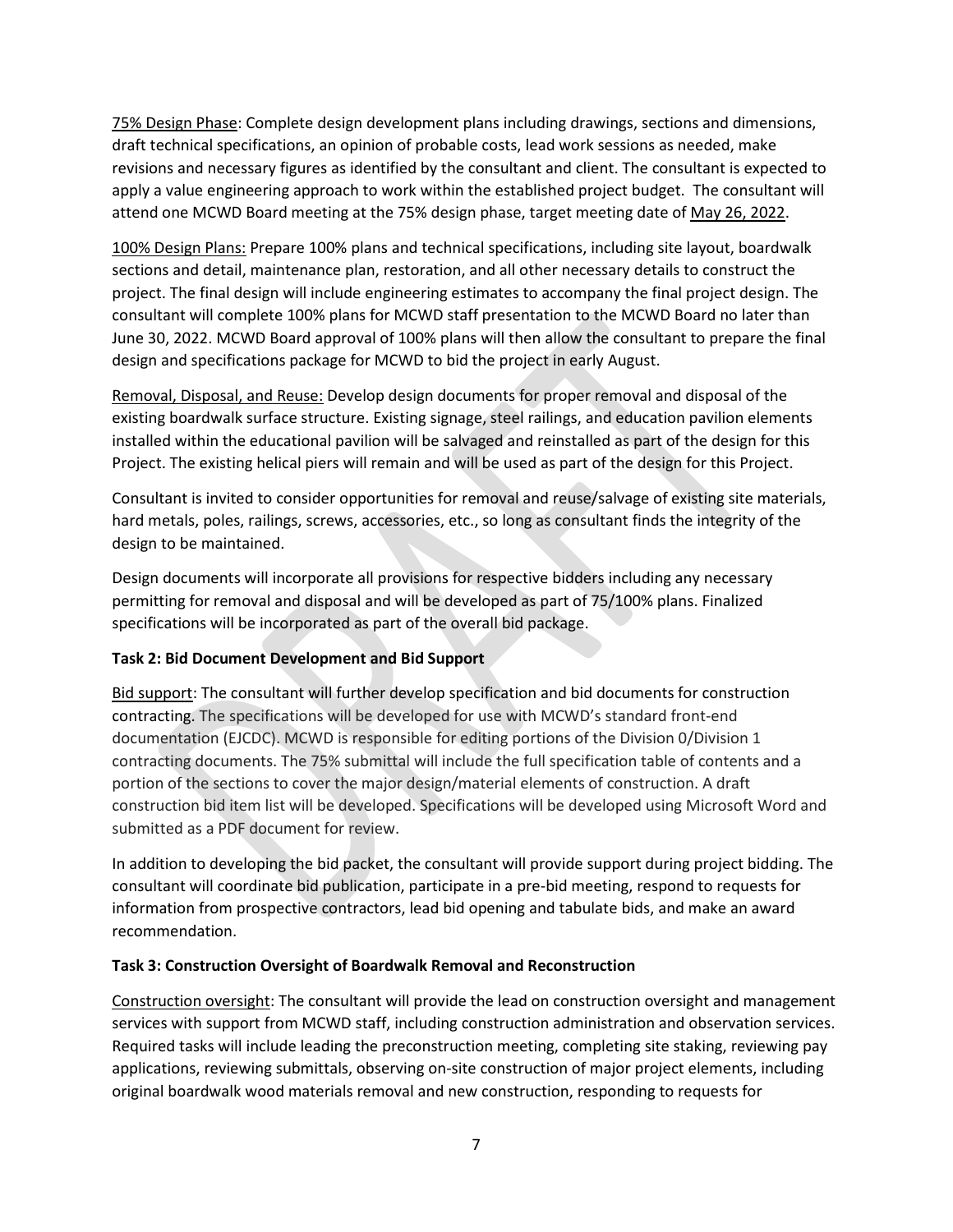information, compiling punch lists, project closeout, and any other construction administration, oversight, and management activities deemed necessary to complete the project as designed.

The consultant should assume that MCWD will provide some routine on-site observation and will have ultimate approval authority, consistent with the roles of engineer and owner under EJCDC General Conditions. In preparing the response to the construction oversight task, the consultant should clearly state all assumptions, including estimated hours for construction oversight tasks. The consultant should identify specific stages or construction activities during which the consultant's observation is most important, including plans to confirm materials meet specifications from initial submittals through verification of materials delivered and installed, and collection and transmittal of all corresponding documentation to Project owner.

## **Optional Task 4: Interpretive Areas and Elements**

Task 4 is not a focus of the Project, however, MCWD may choose to include this optional task as part of the Project's scope. As noted in Part 3: Instruction to Proposers, please submit a separate fee structure associate with this optional task. The following may be considered as part of the consultant proposal.

Interpretive Areas: Assess the original design and construction and propose adjustments to the interpretive areas, such as gathering and seating areas, overlooks, etc., that would be feasible to construct within the boundaries posed by the existing alignment, existing helical piers, and structural load, while maintaining the overall user experience.

Interpretive Elements: Evaluate interpretive elements such as education and wayfinding signage and propose recommendations for updating, revising, or developing additional materials and/or signage.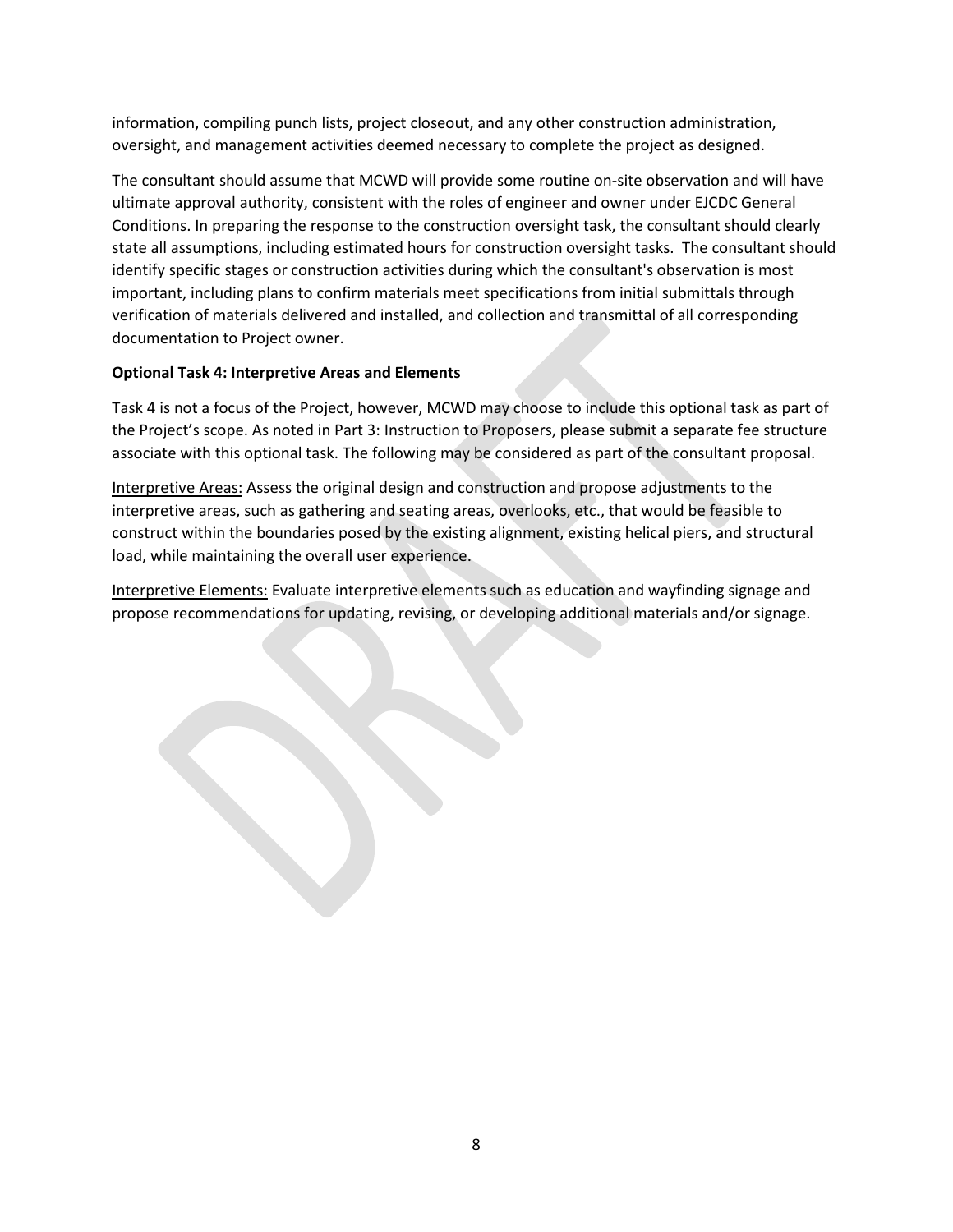## **PART 3: INSTRUCTION TO PROPOSERS**

## **Submittal Requirements**

Responses to the RFP in digital format should be submitted to Tiffany Schaufler, via email at tschaufler@minnehahacreek.org, **no later than 4:00 pm on Thursday, February 24, 2022.** No page limit is required; however, respondents will be evaluated on clarity and concision. Each proposal should include the following items:

- 1. Cover Letter Provide a primary point of contact through the transmission of a cover letter.
- 2. Project understanding Describe the firm's understanding of the scope of work, the approach to be taken, and the firm's vision for the project. Identify any additional information MCWD will need to supply or obtain to enhance the firm's understanding of the project and allow the firm to successfully complete the work. Identify any issues anticipated in performing the work.
- 3. Approach and methodology Provide a detailed description of the firm's approach to the scope of work, including how the firm will coordinate with MCWD staff. Include a description of all anticipated tasks, and any supplemental tasks not described in the RFP. The proposal should include a spreadsheet showing tasks, project team members, and associated hours and should be broken out by task number (1-4). The proposal should also include a schedule and cost proposal. Include major assumptions impacting cost and time allocation for each task.
- 4. Qualifications and experience Provide an overview of the firm's and project team members' qualifications and experience. Include descriptions of projects undertaken by the firm and team members similar in nature to that being proposed. Speak to the team's ability to deliver the project on time and on budget, and with the proper specifications.
- 5. References Provide three recent references for the proposed principal team members, including names, addresses, email addresses, and phone numbers.
- 6. MCWD Resources Generate a list of resources, expectations, or requirements which the consultant expects from MCWD in order to complete the project as proposed.
- 7. Subcontracting If the consultant intends to use any subcontracting, submit that firm's information and an overview of those team members.

# **Timeline**

A review committee comprising MCWD's Project & Land Manager, Tiffany Schaufler and other select MCWD staff, will evaluate proposals and recommend a consultant to the MCWD Board of Managers. The Board of Managers will make a final selection.

The anticipated timeline for the proposal review process, which is subject to change, is as follows:

- Submit RFP Questions: February 10, 2022, by 4:00 pm. (Submitted questions will be addressed at the required informational meeting, and responses will be emailed to all firms who have indicated an intent to submit a proposal).
- RFP required informational meeting February 17, 2022, at 1:00 pm. The mandatory part of the meeting will be held virtually, followed by an optional onsite meeting at the Minnehaha Preserve. Park and meet at Creekside Park, 7341 Oxford St., St. Louis Park.
- Deadline for receipt of proposals: February 24, 2022, at 4:00 pm
- Virtual interviews: Weeks of February 28, 2022, and March 7, 2022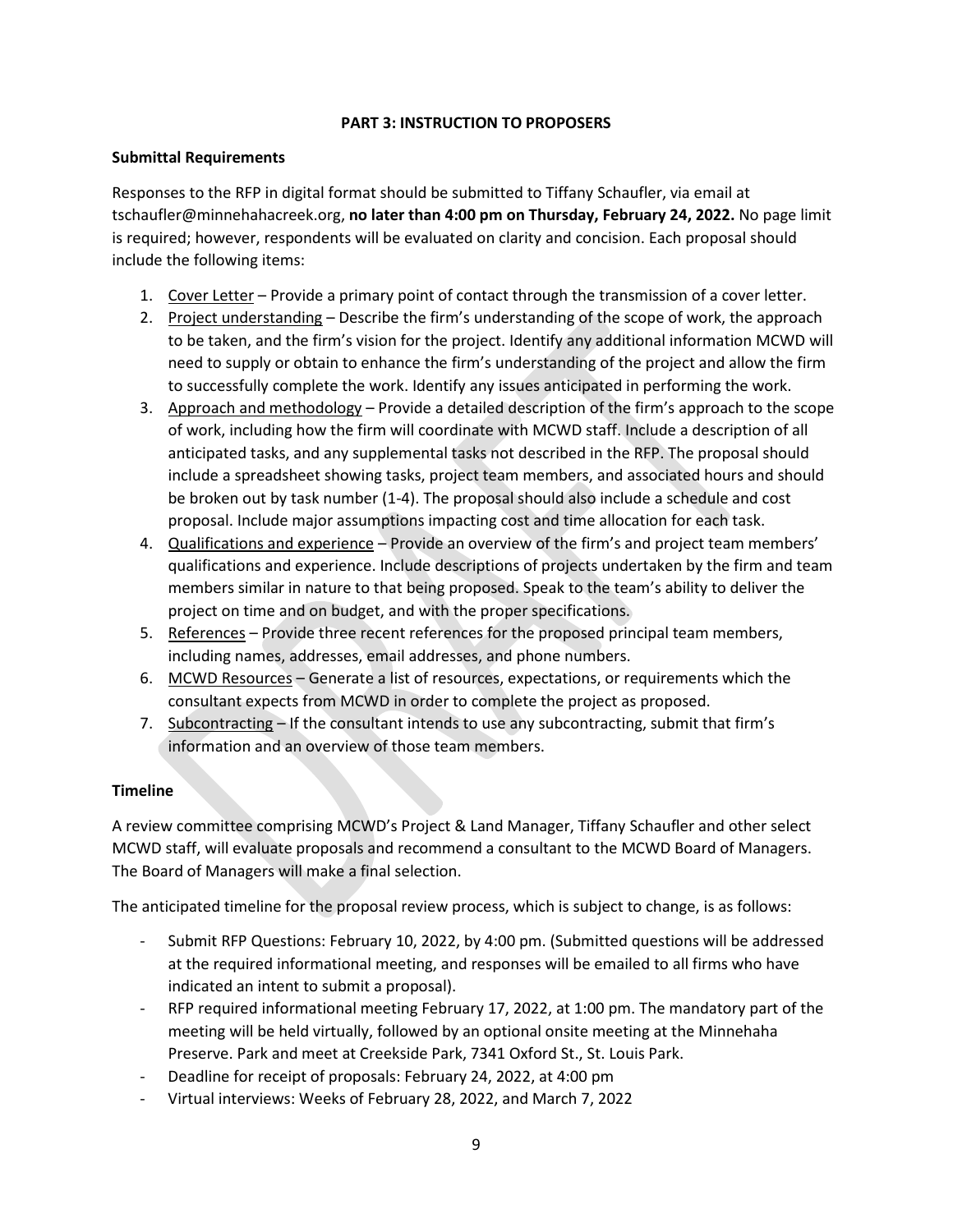- Award recommendation: March 24, 2022, MCWD Board Meeting
- Scope adjustments: March 25 April 7, 2022
- 75% Consultant Presentation: May 26, 2022, MCWD Board Meeting
- 100% Design Presentation: June 30, 2022, MCWD Board Meeting
- Projected Request for Bids Release: August 1, 2022.

#### **Selection Criteria**

Proposals will be evaluated on the following elements:

#### *Methodology*

- 1. Project understanding: The consultant understands the scope, goals, and requirements of the project, and must be willing to work closely with MCWD staff.
- 2. Completeness and specificity: The proposal concisely and comprehensively explains what the consultant will do to meet all facets of the project, including a project schedule and budget.
- 3. Identification of needs: The proposal outlines what resources will be required to complete the tasks, including MCWD staff time, additional information, etc.

#### *Experience*

- 1. Expertise and experience with design of comparable projects, including those that integrate components of sensitive trail design, thoughtful site interpretation, and development of creative interpretive elements.
- 2. Project team has a proven track record for completing projects on time and within budget.
- 3. Project team has demonstrated ability to bring project from design through construction.

#### *Cost*

1. Fee structure: The proposal must clearly outline the fees and costs to complete all aspects of this project. Include hourly rates for each project team member along with hours for each task. The final fee structure and contract price are subject to negotiation.

### **Contact**

Any questions, RSVPs to the informational meeting, and response submittals should be directed to Tiffany Schaufler, tschaufler@minnehahacreek.org or 952.641.4513.